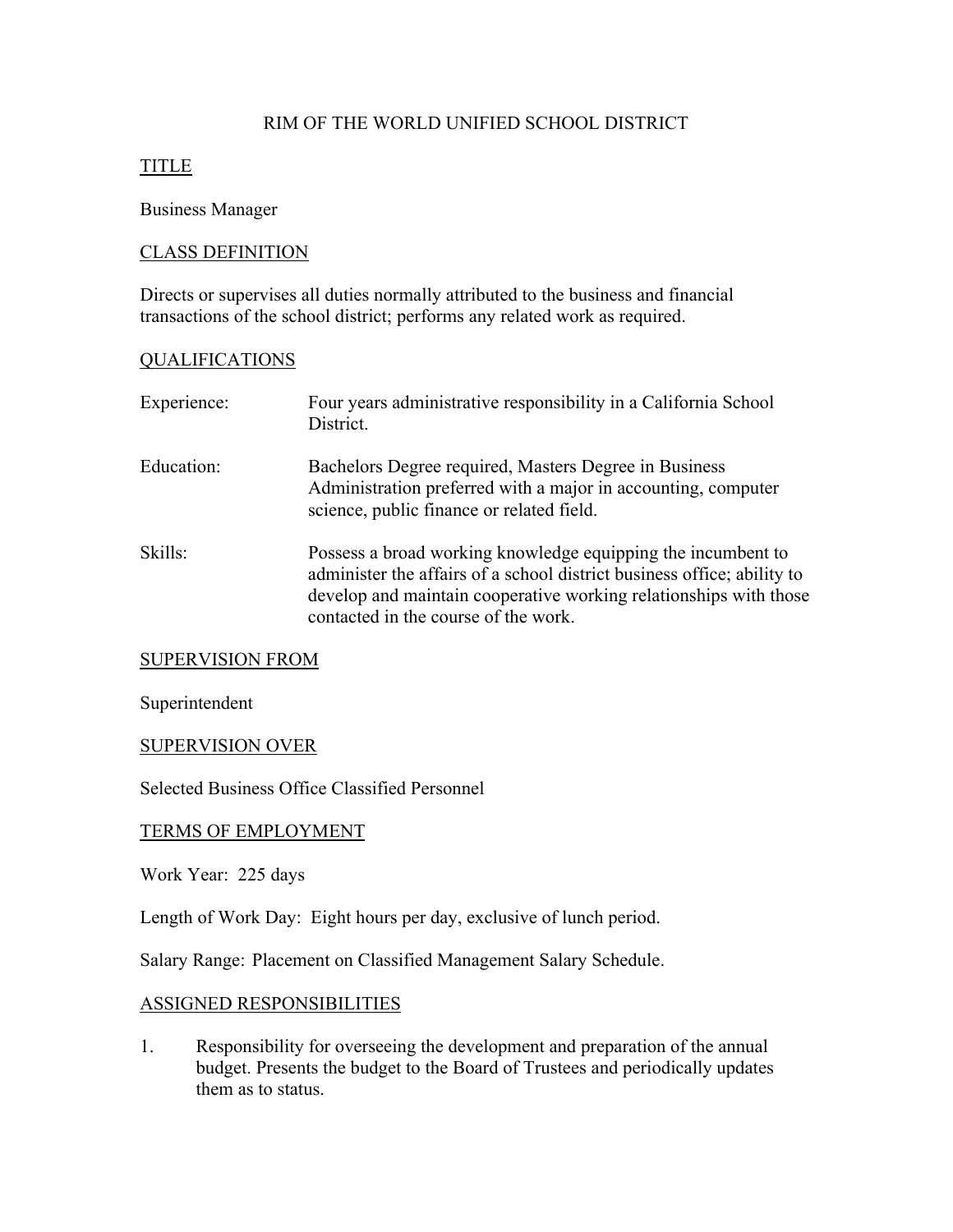## BusinessMgr

- 2. Reviews budget frequently to assure continuous control relating to anticipated income and proposed expenditures.
- 3. Assures that all financial accounting procedures are carried out in an efficient and accurate manner in accordance with state laws and county requirements.
- 4. Provides fiscal and contractual expertise to the food service operation of the district.
- 5. Reviews all required financial reports to federal, state, and local agencies.
- 6. Plans and directs continuing independent audit processes.
- 7. Oversees supervision of personnel engaged in payroll preparation, accounts payable, accounts receivable, attendance accounting, risk management, employee fringe benefit programs, fiscal record keeping and reporting, information processing/technology, purchasing, warehouse operations and fixed asset inventory maintenance.
- 8. Reviews reconciliation of school district month-end computer-generated financial reports and county reports.
- 9. Participates in the selection, training and evaluation of new business office employees.
- 10. Develops, recommends and implements appropriate policies and procedures.
- 11. Provides general expertise and review of all proposed district contracts.
- 12. Prepares and updates monthly the district's annual cash flow document. Monitors long-term debt and plans for shortfall borrowing.
- 13. Directs the development of increased administrative technology usage.
- 14. Serves as the Business Division representative on the district negotiating team in the employee/employer bargaining process.
- 15. Represents the Business Division in the Superintendent's Cabinet and serves as a resource in the area of business services to the Superintendent.
- 16. Functions as the district/county liaison for the Risk Management/Safety Program.
- 17. Provides guidance and assistance for district ASB personnel in the areas of revenue estimates, expenditure control and financial record keeping.